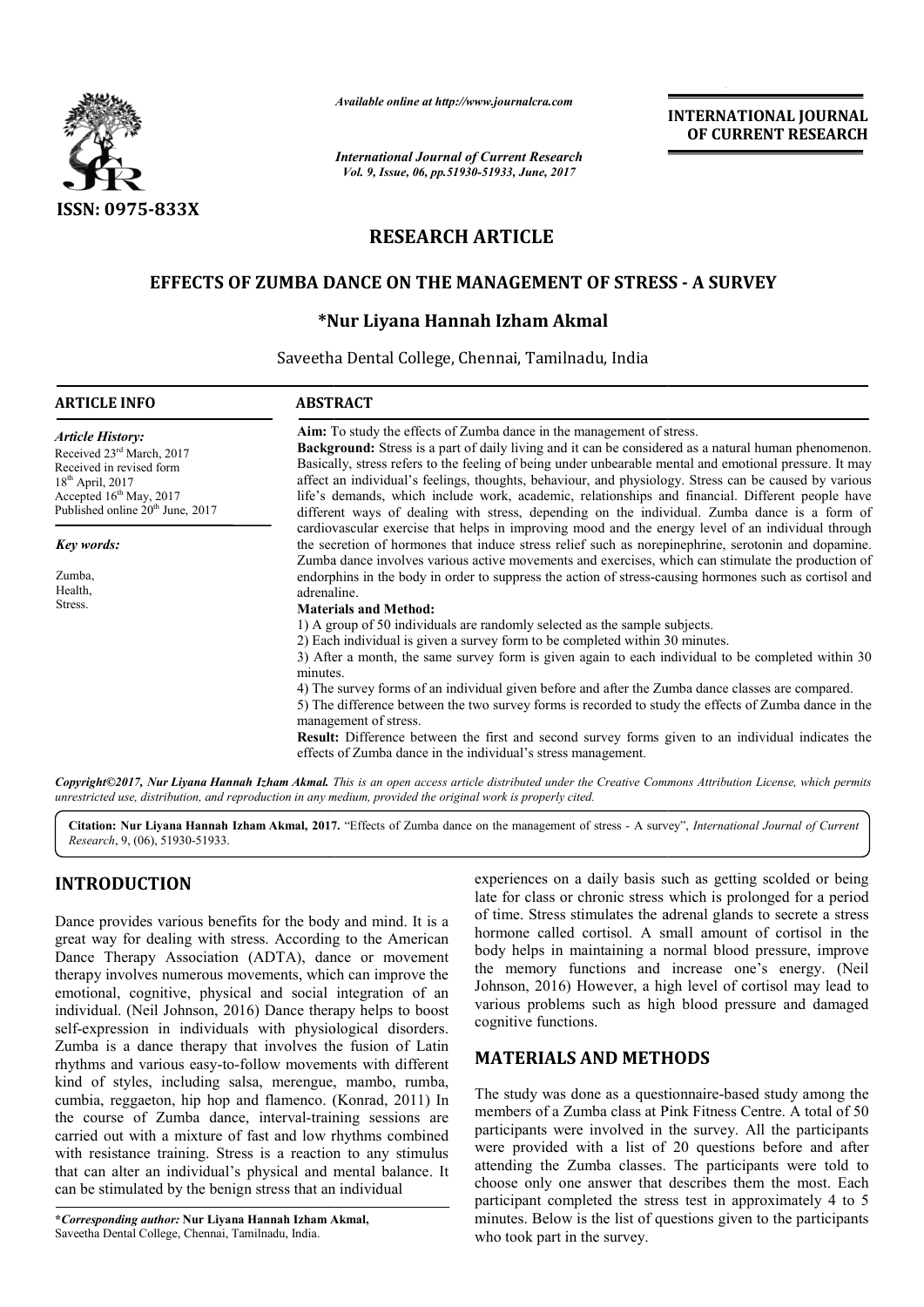| Survey form on the effects of Zumba dance in the                       |                |                |   |                         | 15. I could not concentrate on something as I kept thinking of           |          |
|------------------------------------------------------------------------|----------------|----------------|---|-------------------------|--------------------------------------------------------------------------|----------|
| management of stress                                                   |                |                |   | other things.<br>2<br>1 | $\overline{3}$<br>$\overline{4}$                                         | 5        |
| Participant's NO.:                                                     |                |                |   |                         |                                                                          |          |
|                                                                        |                |                |   | 1<br>2                  | 16. I ate a lot as an attempt to relax or relieve tension.<br>3<br>4     | 5        |
| All questions in this survey are related to your thoughts,             |                |                |   |                         |                                                                          |          |
| feelings, perceptions and behavior. Circle a number in each            |                |                |   |                         | 17. I could not sleep well because I thought about a lot of              |          |
| question to represent yourself during the last month. Use the          |                |                |   | things.                 |                                                                          |          |
| following guidelines to answer the questions.                          |                |                |   | $\overline{2}$<br>1     | 3<br>$\overline{4}$                                                      | 5        |
| $1 - Never$                                                            |                |                |   |                         | 18. I drove over the speed limit without realizing.                      |          |
| 2 – Almost never                                                       |                |                |   | 1<br>2                  | 3<br>4                                                                   | 5        |
| 3 – Sometimes (Once or twice each week)                                |                |                |   |                         |                                                                          |          |
| 4 – Fairly often (Four or four times each week)                        |                |                |   | $\mathbf{1}$<br>2       | 19. I interrupted people while they were talking.<br>$\overline{4}$<br>3 |          |
| 5 - Always (Almost everyday)                                           |                |                |   |                         |                                                                          | 5        |
| 1. I felt stressed over the things that happened in my life.           |                |                |   |                         | 20. I could not finish my work in time due to procrastination.           |          |
| $\mathbf{1}$<br>2                                                      | 3              | 4              | 5 | $\mathbf{1}$<br>2       | 4<br>3                                                                   | 5        |
|                                                                        |                |                |   |                         |                                                                          |          |
| 2. I felt gloomy or exhausted when I woke up in the morning.<br>2<br>1 | 3              |                | 5 | Total score:            |                                                                          |          |
|                                                                        |                |                |   |                         | Evaluate your total score according to the following criteria:           |          |
| 3. I felt angry over things that did not happen the way that I         |                |                |   |                         |                                                                          |          |
| wanted them to be.                                                     |                |                |   |                         | POTENTIAL LEVEL OF STRESS:                                               |          |
| 2                                                                      | 3              | $\overline{4}$ | 5 |                         |                                                                          |          |
| 4. I felt concerned over other's opinions about myself.                |                |                |   |                         | • LOW40 OR LOWER $(\leq 40)$<br>$MODERATE31-48$                          |          |
| 2<br>1                                                                 | 3              | 4              | 5 | HIGH49-56               |                                                                          |          |
|                                                                        |                |                |   |                         | • VERY HIGH 57 OR HIGHER ( $\geq$ 57)                                    |          |
| 5. I thought about giving up on something, which I have                |                |                |   |                         |                                                                          |          |
| started.<br>2                                                          | $\mathfrak{Z}$ | $\overline{4}$ | 5 | <b>RESULTS</b>          |                                                                          |          |
|                                                                        |                |                |   |                         | <b>Total Scores</b>                                                      |          |
| 6. I felt happy and joyful in doing something.                         |                |                |   | Participant's No.       | Before                                                                   | After    |
| 1                                                                      | 3              | 4              | 5 | 1.                      | 61                                                                       | 37       |
| 7. I expressed openly about my feelings: nervous, angry, etc.          |                |                |   | 2.<br>3.                | 66<br>59                                                                 | 63<br>31 |
| 2                                                                      | 3              | $\overline{4}$ | 5 | 4.                      | 65                                                                       | 40       |
|                                                                        |                |                |   | 5.<br>6.                | 52<br>59                                                                 | 31<br>38 |
| 8. I felt worried about my health that I could not focus on other      |                |                |   | 7.                      | 86                                                                       | 27       |
| things.<br>$\sqrt{2}$<br>1                                             | 3              | $\overline{4}$ | 5 | 8.<br>9.                | 64<br>47                                                                 | 41<br>34 |
|                                                                        |                |                |   | 10.                     | 76                                                                       | 67       |
| 9. I felt too tired or restless that I had no mood in doing other      |                |                |   | 11.<br>12.              | 86<br>77                                                                 | 44<br>42 |
| things.                                                                |                |                |   | 13.<br>14.              | 72<br>82                                                                 | 38<br>50 |
| 2                                                                      | 3              | 4              | 5 | 15.                     | 74                                                                       | 48       |
| 10. I could not calm myself down or relax.                             |                |                |   | 16.<br>17.              | 59<br>68                                                                 | 34<br>67 |
| 1<br>2                                                                 | 3              | 4              | 5 | 18.                     | 58                                                                       | 60       |
|                                                                        |                |                |   | 19.<br>20.              | 45<br>54                                                                 | 37<br>34 |
| 11. I lost my patience and became irritable easily.                    |                |                |   | 21.                     | 84                                                                       | 40       |
| 1<br>2                                                                 | 3              | 4              | 5 | 22.<br>23.              | 81<br>77                                                                 | 37<br>45 |
| 12. I experienced the symptoms of stress such as headaches             |                |                |   | 24.                     | 80                                                                       | 43       |
| and nausea.                                                            |                |                |   | 25.<br>26.              | 83<br>78                                                                 | 40<br>34 |
| $\sqrt{2}$<br>1                                                        | 3              | 4              | 5 | 27.                     | 84                                                                       | 38       |
| 13. I forgot about deadlines, appointments, etc.                       |                |                |   | 28.<br>29.              | 76<br>85                                                                 | 39<br>42 |
| 1                                                                      | 3              | 4              | 5 | 30.                     | 81                                                                       | 32       |
|                                                                        |                |                |   | 31.<br>32.              | 51<br>72                                                                 | 38<br>37 |
| 14. I worried about the next day before going to sleep.                |                |                |   | 33.                     | 83                                                                       | 42       |
| 2                                                                      | 3              | 4              | 5 | 34.                     | 86                                                                       | 37       |

35. 83 45 36. 83 37 37. 82 36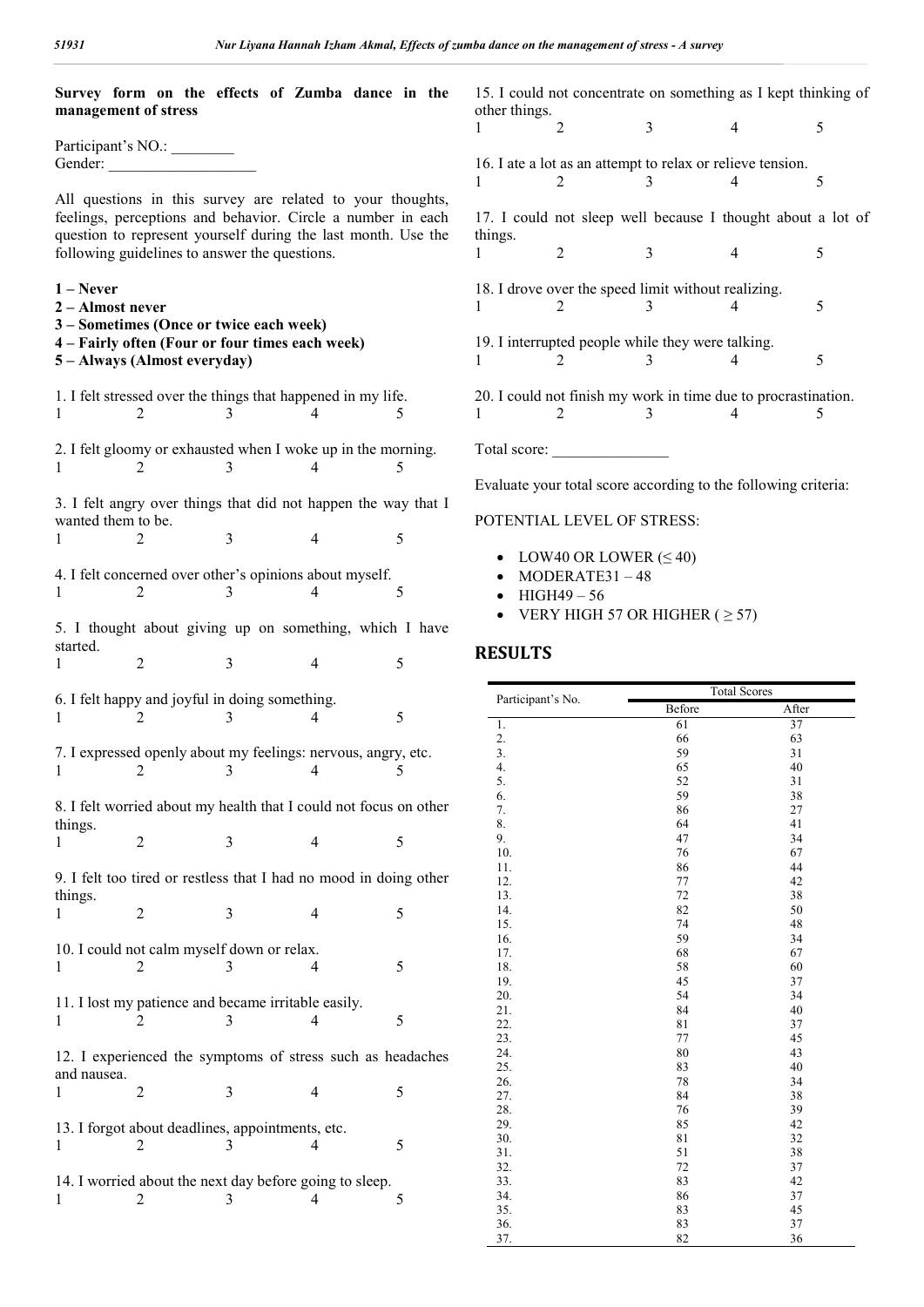|    | 40 |
|----|----|
| 88 | 38 |
| 75 | 35 |
| 74 | 37 |
| 85 | 81 |
| 68 | 52 |
| 72 | 37 |
| 82 | 36 |
| 83 | 47 |
| 85 | 49 |
| 84 | 42 |
| 65 | 49 |
| 84 | 31 |
|    | 90 |

**Potential Level of Stress (BEFORE practicing Zumba dance)** 

| <b>Stress Level</b> | Score                  | Number of Participants |
|---------------------|------------------------|------------------------|
| Low                 | 40 or lower $(< 40$ )  |                        |
| Moderate            | $41 - 48$              |                        |
| High                | $49 - 56$              |                        |
| Very High           | 57 or higher $($ > 57) | 45                     |

**Potential Level of Stress (AFTER practicing Zumba dance)**

| Stress Level | Score                  | Number of Participants |
|--------------|------------------------|------------------------|
| Low          | 40 or lower $(< 40$ )  | 30                     |
| Moderate     | $41 - 48$              |                        |
| High         | $49 - 56$              |                        |
| Very High    | 57 or higher $($ > 57) |                        |

Participants who scored 40 or lower and in the range of 41 to 48 do not undergo a high level of stress, while participants who scored in the range of 49 to 56 and 57 or higher may be undergoing or at the risk of developing a high level of stress. Hence, participants with a stress level of either low or moderate are categorized together under "Low stress level", while participants with a stress level of either high or very high are grouped together under "High stress level".

**Potential Level of Stress (BEFORE practicing Zumba dance)**

| Stress Level | Number<br>Total | οf | Percentage of Participants |
|--------------|-----------------|----|----------------------------|
|              | Participants    |    | $\binom{0}{0}$             |
| Low          | $0 + 2 = 2$     |    |                            |
| High         | $3+45=48$       |    | 96                         |







| Stress Level | Total          | Number | of | Percentage of Participants |
|--------------|----------------|--------|----|----------------------------|
|              | Participants   |        |    | $\frac{1}{2}$              |
| Low          | $30 + 11 = 41$ |        |    | 82                         |
| High         | $4 + 5 = 9$    |        |    | 18                         |









### **DISCUSSION**

The study involved 50 participants who attended Zumba The study involved 50 participants who attended Zumba classes at Pink Fitness Centre to analyze their potential level of